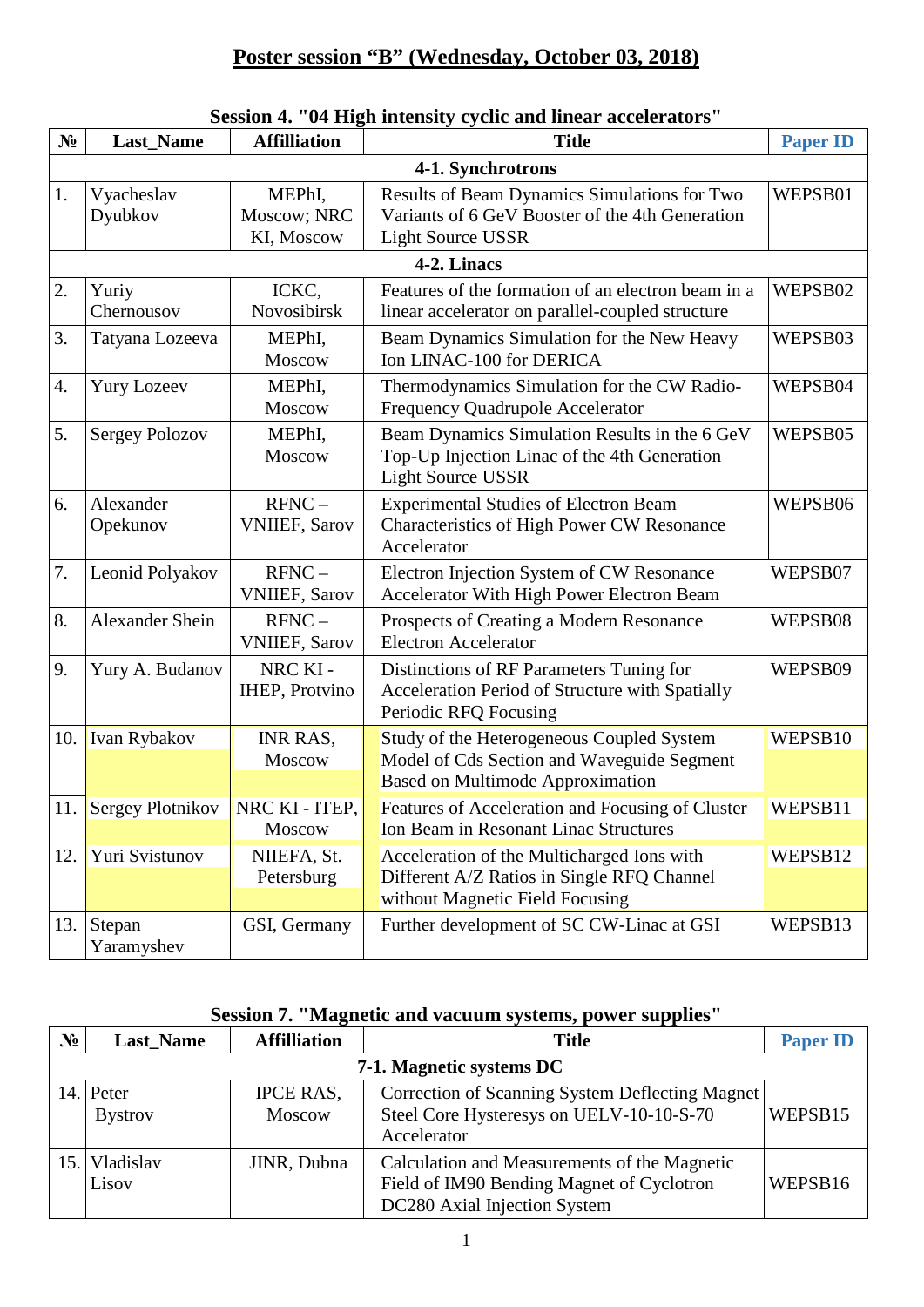|      | 16. Dmitry Shwartz           | <b>BINP SB RAS,</b><br>Novosibirsk;<br>NSU,<br><b>Novosibirsk</b> | New Quadrupoles Installed at VEPP-2000 for<br><b>High Energy Operation Without Final Focus</b>                                                                                                                     | WEPSB17 |  |  |
|------|------------------------------|-------------------------------------------------------------------|--------------------------------------------------------------------------------------------------------------------------------------------------------------------------------------------------------------------|---------|--|--|
|      | 17. Sergey Sytov             | NRC KI - IHEP,<br>Protvino                                        | Permanent Magnetic Field Measuring System in<br>the U-70 Synchrotron                                                                                                                                               | WEPSB18 |  |  |
|      |                              |                                                                   | 7-2. Pulsed magnetic systems                                                                                                                                                                                       |         |  |  |
|      | 18. Anatoly Fateev           | JINR, Dubna                                                       | A prototype of pulsed septum magnet for beam<br>injection into the collider of the NICA facility                                                                                                                   | WEPSB19 |  |  |
|      | 19. Victor<br><b>Bochkov</b> | Pulsed<br>Technologies<br>Ltd, Ryazan                             | Pressure monitoring systems of Thyratrons                                                                                                                                                                          | WEPSB20 |  |  |
| 20.1 | Valentin<br>Dokutovich       | <b>BINP SB RAS,</b><br>Novosibirsk                                | The power supply of pulse magnets with output<br>current to 10 kA                                                                                                                                                  | WEPSB21 |  |  |
| 21.  |                              |                                                                   | The controller for the power supply of pulse<br>magnets with output current to 10 kA                                                                                                                               | WEPSB22 |  |  |
| 22.  | <b>Sergey Vasiliev</b>       | <b>BINP SB RAS,</b><br>Novosibirsk                                | Development of a Generator of High-Voltage<br>Nanosecond Squared Pulses Based on SOS-Diode<br>and the High-Current Cold Cathode Thyratrons<br>With Auxiliary Glow Discharge for Feeding of<br>Inflectors IC VEPP-5 | WEPSB23 |  |  |
|      | 7-3. Vacuum systems          |                                                                   |                                                                                                                                                                                                                    |         |  |  |
| 23.  | Vadim<br>Shatokhin           | MEPhI,<br>Moscow; NRC<br>KI, Moscow                               | Development of the vacuum system of the<br>Specialized Synchrotron Radiation Source SSRS4<br>in Kurchatov institute                                                                                                | WEPSB24 |  |  |
|      | 24. Alexander<br>Smirnov     | JINR, Dubna                                                       | Status of the Booster Vacuum System of NICA<br>Project                                                                                                                                                             | WEPSB25 |  |  |
|      | 7-4. Power supplies          |                                                                   |                                                                                                                                                                                                                    |         |  |  |
|      | 25. Andrey<br>Markin         | NRC KI - IHEP,<br>Protvino                                        | Upgrading of the power supply for ring magnet U-<br>70 Synchrotron                                                                                                                                                 | WEPSB26 |  |  |

# **Session 8. "Superconducting accelerators and cryogenics"**

| $N_2$ | <b>Last_Name</b>                       | <b>Affilliation</b>         | <b>Title</b>                                                                                                      | <b>Paper ID</b> |  |  |
|-------|----------------------------------------|-----------------------------|-------------------------------------------------------------------------------------------------------------------|-----------------|--|--|
|       | 8-1. Superconducting accelerators      |                             |                                                                                                                   |                 |  |  |
|       | 26. Gennady<br>Dorofeev                | JINR, Dubna;<br>RRC, Moscow | The influence of the unclosed superconducting<br>magnetic shield on the dynamics of the charged<br>particles beam | WEPSB27         |  |  |
|       | 8-2. Cryogenic technology - CD systems |                             |                                                                                                                   |                 |  |  |
| 27.1  | <b>Valery Moiseev</b>                  | NRC KI,<br><b>Moscow</b>    | Em Fields in a Metal in an External Magnetic<br><b>Field at Low Temperatures</b>                                  | WEPSB28         |  |  |
| 28.   | Vladimir Alferov                       | NRC KI - IHEP,<br>Protvino  | <b>Instrumentation for Magnetic and Energy Loss</b><br>Measurements of the Superconducting Magnets                | WEPSB29         |  |  |
| 29.1  | Bohdan<br>Kondratiev                   | JINR, Dubna                 | Software Development for Automation of NICA<br><b>Magnets Training and Dynamic Heat Releases</b><br>Mesurement    | WEPSB30         |  |  |
|       | 30. Taras Parfylo                      | JINR, Dubna                 | Magnetic Measurements of the Multipole<br>Correctors of the NICA-Booster                                          | WEPSB31         |  |  |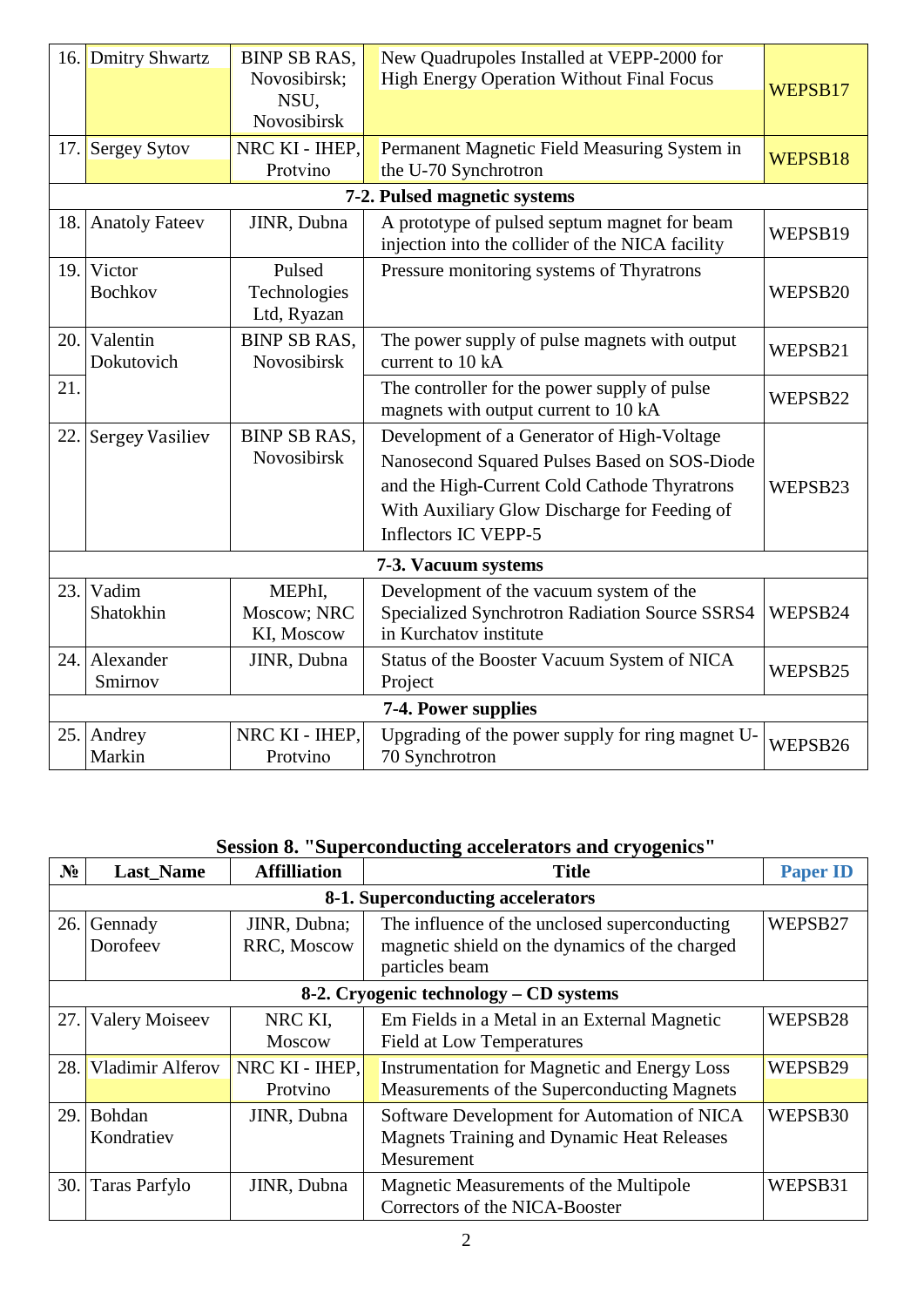|      | 31. Mikhail Shandov                    | JINR, Dubna                                                             | The Present Status of the Magnetic Measurements<br>of the NICA Collider Twin-Aperture Dipoles                               | WEPSB32 |  |  |
|------|----------------------------------------|-------------------------------------------------------------------------|-----------------------------------------------------------------------------------------------------------------------------|---------|--|--|
| 32.  | <b>Andrey Shemchuk</b>                 | JINR, Dubna                                                             | Serial Magnetic Measurements for the NICA<br>Quadrupole Magnets of the NICA Booster<br>Synchrotron                          | WEPSB33 |  |  |
| 33.  | Ivan Yudin                             | <b>JINR</b> Dubna                                                       | Quadrupole SC lenses QM-M1 and QM-M2                                                                                        | WEPSB34 |  |  |
| 34.  | Vladimir Borisov                       | JINR, Dubna                                                             | The Application of the Harmonic Coil Method for<br>Measuring of Magnetic Field Parameters in SC<br><b>Curved Magnets</b>    | WEPSB35 |  |  |
| 35.  | <b>Sergey Vasichev</b>                 | <b>BINP SB RAS,</b><br>Novosibirsk                                      | Conceptual design of the power supply and energy<br>extraction system for CBM detector<br>superconductive solenoid (FAIR)   | WEPSB36 |  |  |
| 36.  | <b>Artem Kremnev</b>                   | <b>BINP SB RAS,</b><br>Novosibirsk                                      | Conceptual design of the power supply and energy<br>extraction system for PANDA detector<br>superconductive solenoid (FAIR) | WEPSB37 |  |  |
|      | 37. Evgeny Klimenko                    | Moscow<br>Aviation<br>Institute,<br>Moscow                              | A Compact 15 T Dipole for FCC                                                                                               | WEPSB39 |  |  |
| 38.1 | <b>Leonid Shirshov</b>                 | NRC KI - IHEP,<br>Protvino                                              | Methods and apparatuses for the study of critical<br>characteristics of high-current superconductors                        | WEPSB40 |  |  |
| 39.  | Yurii Altukhov                         | NRC KI - IHEP,<br>Protvino                                              | Results of Mechanical Analysis of Wide-Aperture<br>Quadrupole Nodes for HED@FAIR Experiments                                | WEPSB41 |  |  |
|      | 40. Xiangyang Lu                       | PKU, Beijing,<br>China<br>(School of<br>Physics, Peking<br>university,) | Deposition of Niobium for Superconducting<br>Accelerator on Copper By High Power Impulse<br><b>Magnetron Sputtering</b>     | WEPSB42 |  |  |
|      | 41. Igor Bogdanov                      | NRC KI - IHEP,<br>Protvino                                              | AC Losses Measurements in HTS Coils                                                                                         | WEPSB43 |  |  |
| 42.1 | <b>Maxim Stolyarov</b>                 | NRC KI - IHEP,<br>Protvino                                              | Development of test facility for HED@FAIR<br>quadrupoles                                                                    | WEPSB44 |  |  |
|      | 43. Mikhail Vasilyev                   | <b>BINP SB RAS,</b><br>Novosibirsk;<br>NSU,<br>Novosibirsk              | Upgrade of Quench Recording System for<br>Multipole Superconducting Wigglers at BINP                                        | WEPSB45 |  |  |
|      | 8-3. Cryogenic technology – RF systems |                                                                         |                                                                                                                             |         |  |  |
|      | 44. Mariya Gusarova                    | JINR, Dubna,<br>Moscow<br>Region; MEPhI,<br>Moscow                      | QWR and HWR SC Cavities R&D for New<br>Superconducting Linac for JINR Nuclotron-NICA<br>Injection                           | WEPSB46 |  |  |
| 45.  | Vladimir<br>Zvyagintsev                | TRIUMF,<br>Vancouver,<br>Canada                                         | Coupler Design for RISP Spoke Cavity                                                                                        | WEPSB47 |  |  |
| 46.  | Sergey<br>Matsievskiy                  | MEPhI,<br>Moscow                                                        | Nput power coupler for NICA injector coaxial half WEPSB48<br>wave SC cavity                                                 |         |  |  |